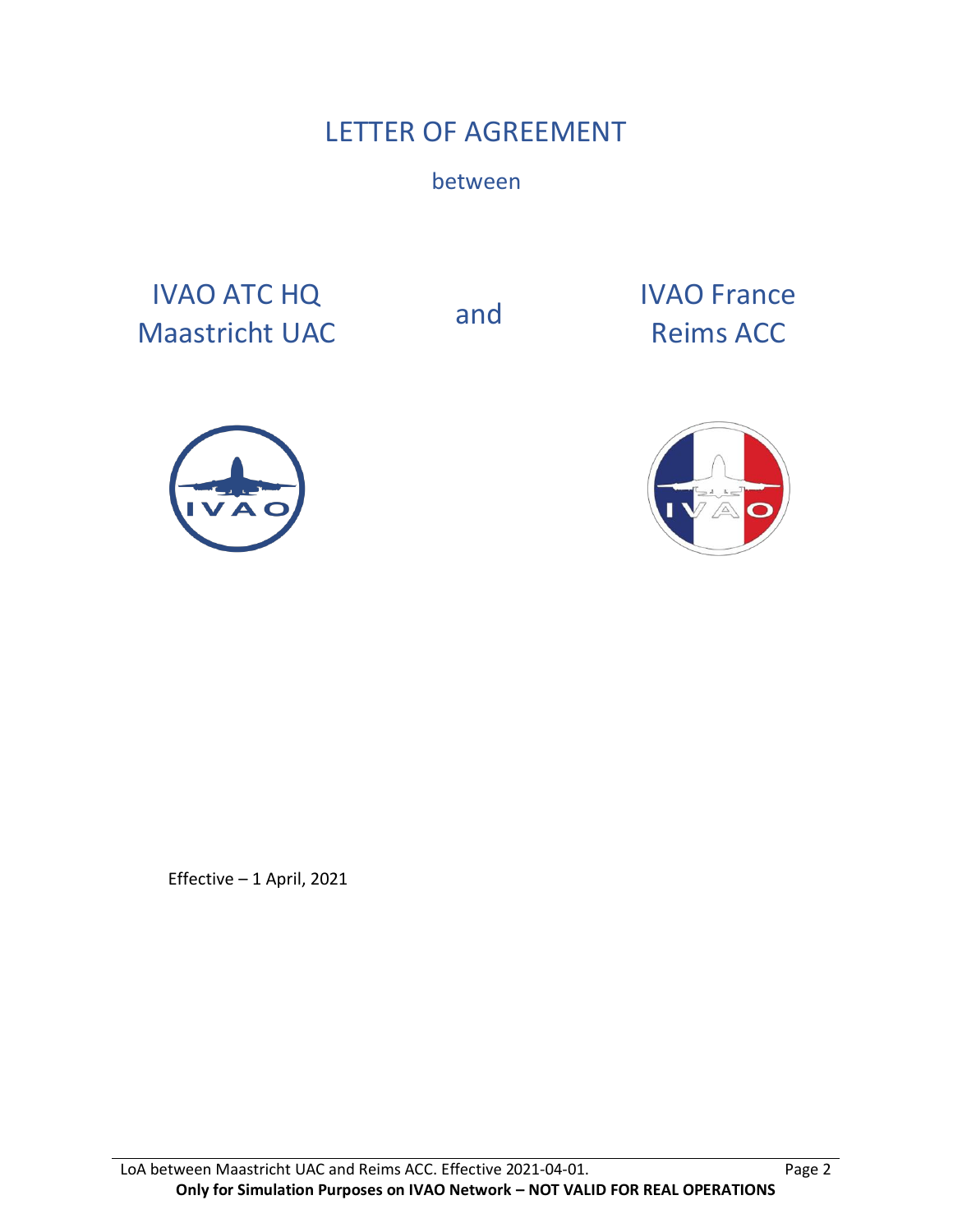# 1 General

### 1.1 Purpose

The purpose of this Letter of Agreement is to define the coordination procedures to be applied between Maastricht UAC and Reims ACC when providing ATS to General Air Traffic and Operational Air Traffic.

These procedures are supplementary to those specified in IVAO Documentation and/or Divisional website Documents.

### 1.2 Operational Status.

Both Divisions shall keep each other advised of any changes in the operational status of their facilities and navigational aids, which may affect the procedures specified in this Letter of Agreement.

# 2 Areas of Responsibility for the Provision of ATS

### 2.1 Areas of Responsibility

The lateral and vertical limits of the respective areas of responsibility are as follows:

Note: See para 2.2 for the description of the areas where delegation of the responsibility for the provision of ATS is applicable.

### 2.1.1 Maastricht UAC

| Lateral limits:  | BelgiumMaastricht FIR/UIR as published in the AIP Belgium |
|------------------|-----------------------------------------------------------|
| Vertical limits: | FL 245 $-$ FL 660                                         |

ICAO airspace classification for the area of responsibility of Maastricht UAC along the common boundary of the areas of responsibility of Maastricht UAC and Reims ACC is described in Annex B to this Letter of Agreement.

#### 2.1.2 Reims ACC

Lateral limits: Reims FIR/UIR as published in the AIP France

Vertical limits: GND – UNL

ICAO airspace classification for the area of responsibility of Reims ACC along the common boundary of the areas of responsibility of Maastricht UAC and Reims ACC is described in Annex B to this Letter of Agreement.

**In case Reims sectors are not online or partly online, Paris ACC is responsible for traffic from SFC to UNL within his AoR.**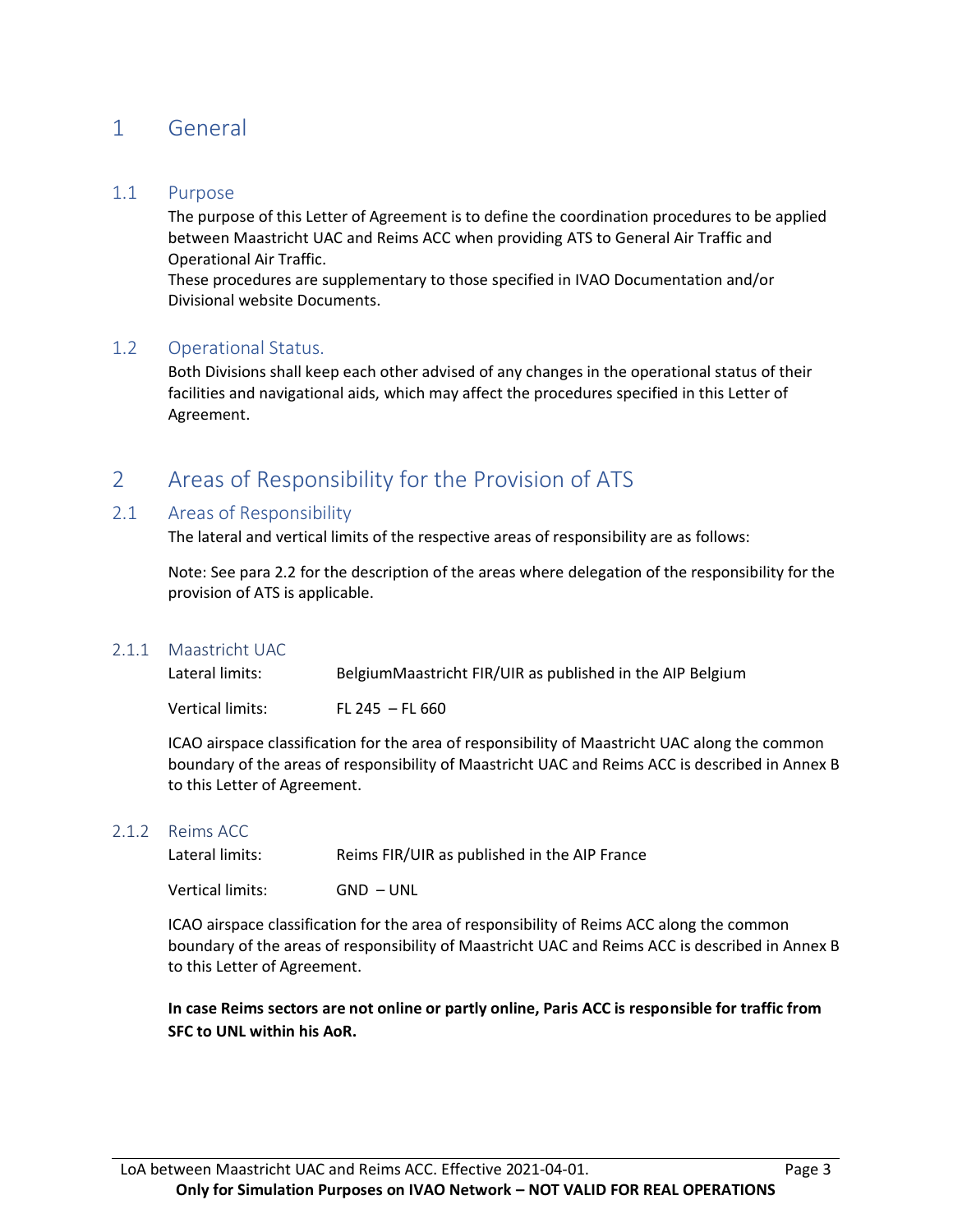2.2 Areas for Cross Border Provision of ATS (ATS Delegation)

The provision of ATS in respect of this LoA means the following services: Air Traffic Control Service (ATC), Flight Information Service (FIS) for controlled flights, Alerting Service (ALRS)

- 2.2.1 Delegation of ATS from Maastricht UAC to Reims ACC Not applicable.
- 2.2.2 Delegation of ATS from Reims ACC to Maastricht UAC

Within the FranceReims FIR/UIR the provision of ATS to GAT and OAT in accordance with the airspace classification is performed by Maastricht UAC within the following area(s):

2.2.2.1 Pinot Area – See Appendix 1

Lateral Limits: N492748 E0060331 – N492647 E0060446 – N491838 E0061500 – N484910 E0061349 – N484957 E0055705 – N492052 E0054950 – N492552 E0054840 – N493259 E0054858 – along Belgium/France Border to – N492748 E0060331

Vertical limits: FL 245 – FL 660

Airspace Classification: C

Note: Delegation is only applicable during Maastricht UAC hours of Operation (including service being provided by Brussels ACC).

2.2.2.2 Soral Area – See Appendix 1

| Lateral Limits: | N492748 E0060331 - along Belgium/Luxembourg/France border and    |
|-----------------|------------------------------------------------------------------|
|                 | France/Germany border to - N491303 E0064109 - N484903 E0061635 - |
|                 | N484910 E0061349 - N491838 E0061500 - N492647 E0060446 -         |
|                 | N492748 E0060331                                                 |

Vertical limits: FL 245 – FL 660

Airspace Classification: C

Note: Delegation is only applicable during Maastricht UAC hours of Operation (including service being provided by Brussels ACC).

#### 2.2.3 Other Areas for Cross Border Provision of ATS

Areas for cross-border provision of ATS defined with other coordinating air traffic services units along the common boundary of the areas of responsibility of Maastricht UAC and Reims ACC are described in Annex B to this Letter of Agreement.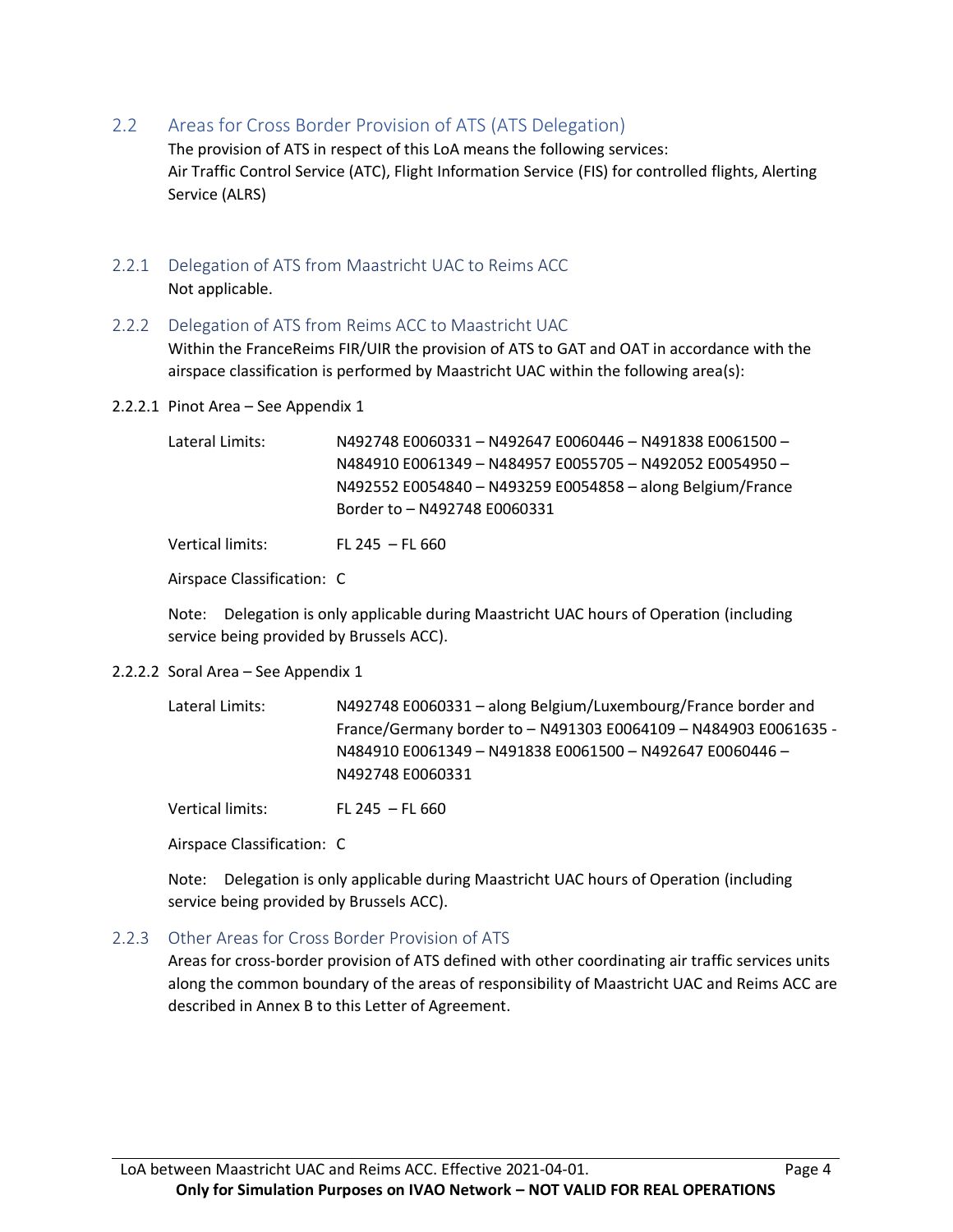## 2.2.4 Alerting Service

The ATS unit responsible for the provision of ATS, by virtue of delegation, shall provide alerting service and shall notify immediately the supervisor of the delegating ATS unit. The supervisor of the delegating ATS unit shall notify the appropriate rescue coordination centre as required.

## 2.2.5 Territorial Matters

- Not applicable -

## 2.3 Special Provisions

- Not applicable -

# 3 Procedures

The procedures to be applied by Maastricht UAC and Reims ACC are detailed in the Annexes to this Letter of Agreement:

| Annex A | Definitions and Abbreviations                      |
|---------|----------------------------------------------------|
| Annex B | Area of Common Interest                            |
| Annex C | <b>Exchange of Flight Data</b>                     |
| Annex D | Procedures for Coordination                        |
| Annex E | Transfer of Control and Transfer of Communications |
| Annex F | ATS Surveillance Based Coordination Procedures     |
| Annex G | <b>Checklist of Pages</b>                          |

# 4 Revisions and Deviations.

## 4.1 Revision of this Letter of Agreement

The revision of the present Letter of Agreement, excluding Annexes and their Appendices, requires the mutual written consent of the signatories.

## 4.2 Revision of the Annexes to the Letter of Agreement.

The revision of Annexes to the present Letter of Agreement requires the mutual written consent of the representatives of the respective IVAO Divisions designated by the respective signatories, normally the ATC Operations Coordinator at the respective Division.

## 4.3 Temporary Deviations.

When necessary, the ATC Department of the IVAO Divisions concerned may introduce, by mutual agreement and for a specified period of time, temporary modifications to the procedures laid down in the Annexes to the present Letter of Agreement.

## 4.4 Incidental Deviations.

Instances may arise where incidental deviations from the procedures specified in the Annexes to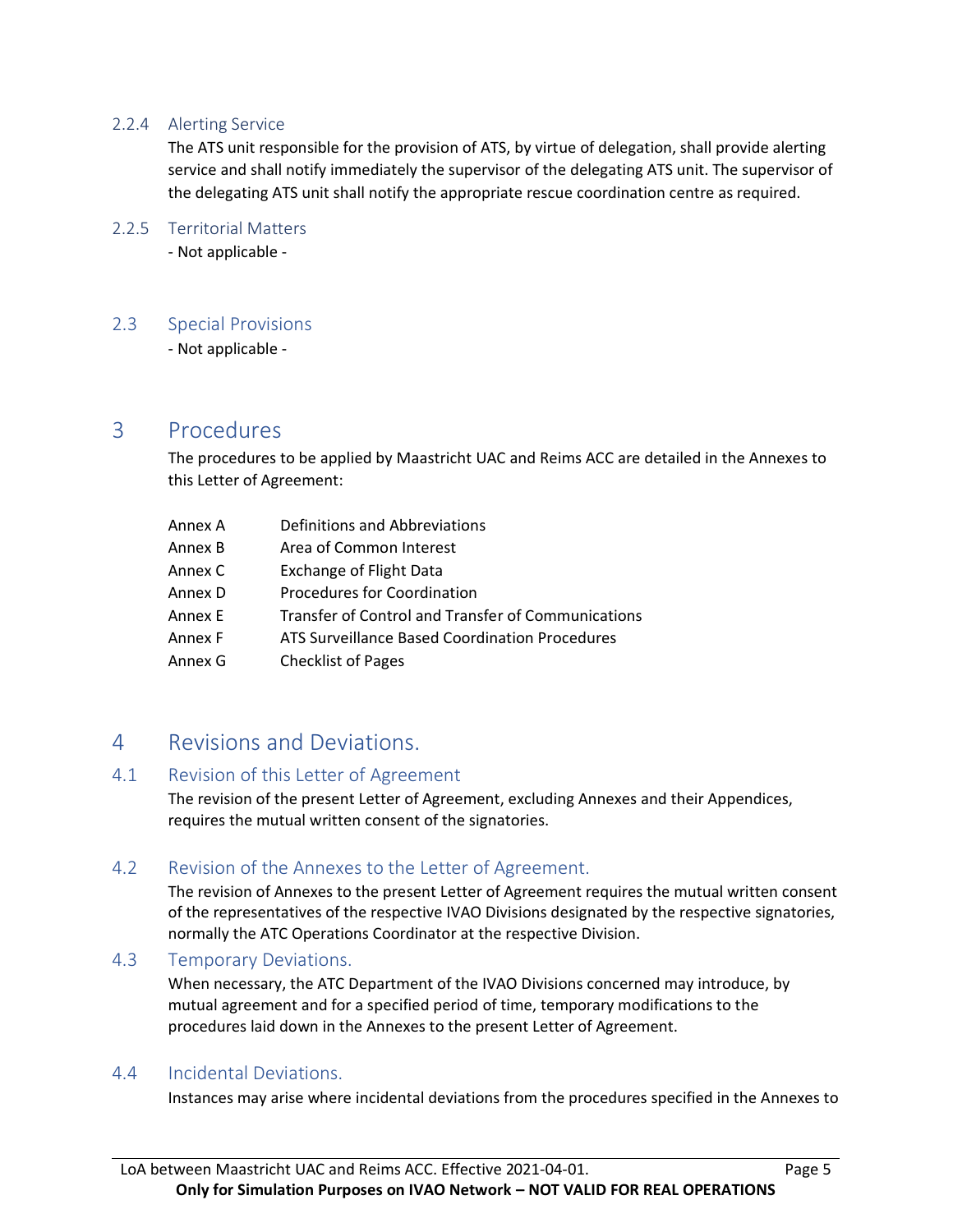this Letter of Agreement may become necessary. Under these circumstances air traffic controllers are expected to exercise their best judgement to ensure the safety and efficiency of air traffic.

# 5 Cancellation.

- 5.1 Cancellation of the present Letter of Agreement by mutual written agreement of the respective IVAO Divisions may take place at any time.
- 5.2 Cancellation of this Letter of Agreement by either IVAO Division is possible at any time, provided that the cancelling party declares its intention in writing to cancel the Letter of Agreement with a minimum pre-notification time of 6 months before the date the cancellation is to take effect.

# 6 Interpretation and Settlement of Disputes.

- 6.1 Should any doubt or diverging views arise regarding the interpretation of any provision of the present Letter of Agreement or in case of dispute regarding its application, the parties shall endeavor to reach a solution acceptable to both of them.
- 6.2 Should no agreement be reached, each of the parties shall refer to IVAO HQ ATC Operations Department, to which the dispute shall be submitted for settlement.

# 7 Validity

This LoA becomes effective 1 April, 2021 and supersedes the Letter of Agreement between Maastricht ACC and Reims ACC dated N/A.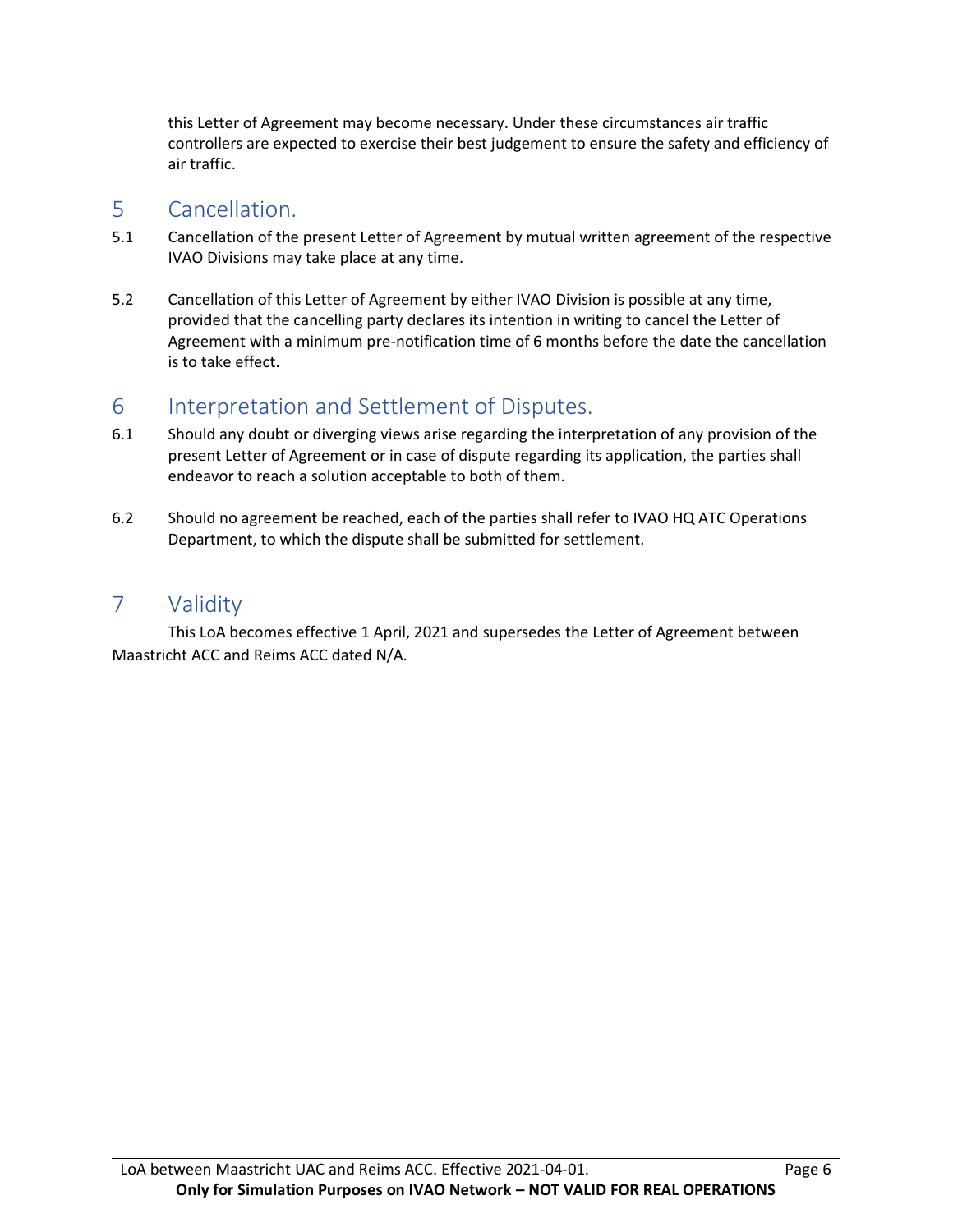# Appendix 1



# **PINOT - SORAL Area – (see para. 2.2.1 & 2.2.2)**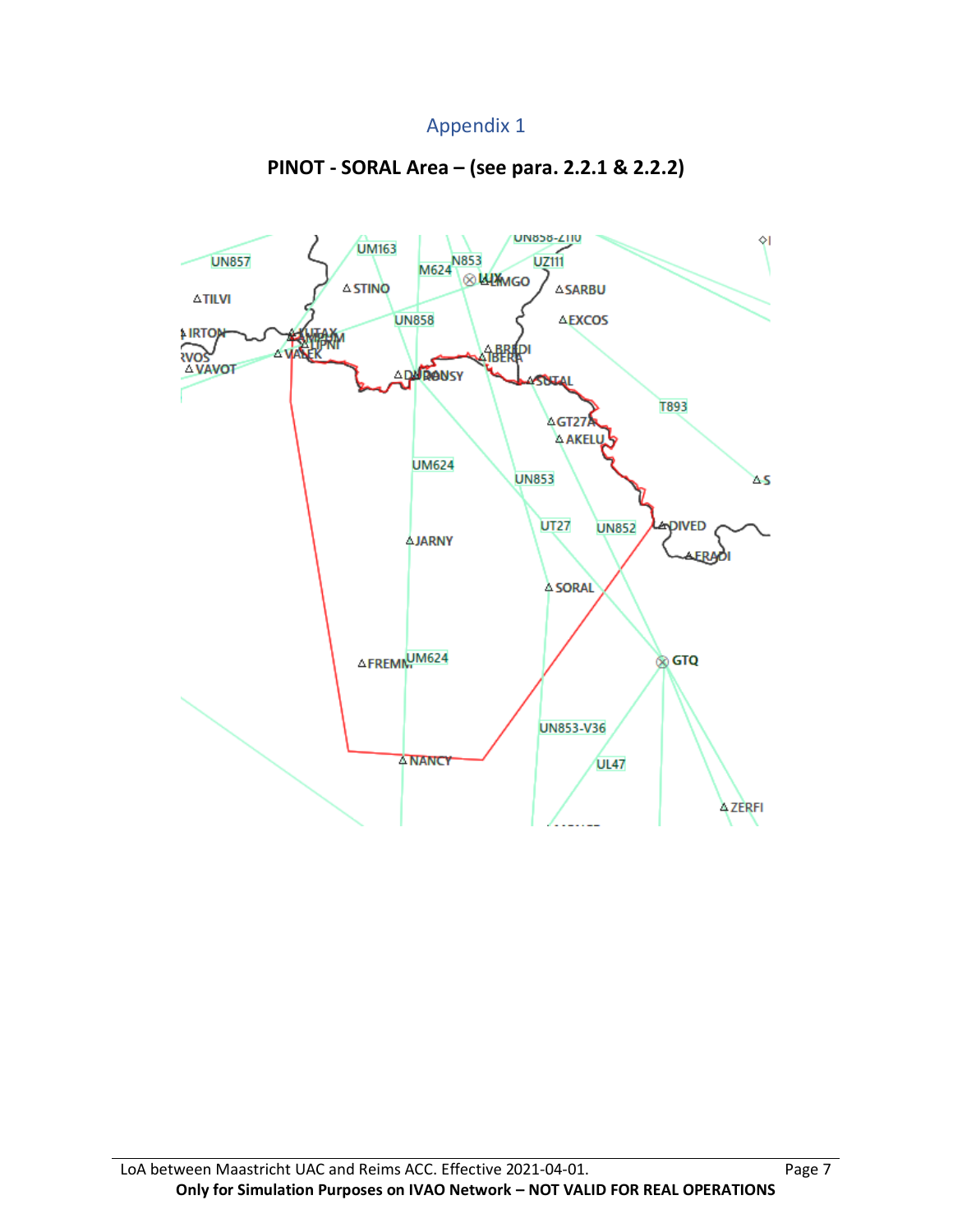# **Maastricht UAC Reims ACC**

# Annex A.

# Definitions and Abbreviations

Effective: 2021-04-01 Revised: N/A

### A.1 Definitions.

#### A.1.1 Area of Responsibility

An airspace of defined dimensions where a sole ATS unit has responsibility for providing air traffic services.

#### A.1.2 Area of Common Interest

A volume of airspace as agreed between two ATS units, extending into the adjacent/subjacent Areas of Responsibility, within which airspace structure and related activities may have an impact on air traffic coordination procedures.

#### A.1.3 Approval Request

Request from an ATS-unit to the ATS sector concerned for an approval of:

• an aircraft not yet airborne, whenever the flying time to the transfer of control point is less than the agreed minimum prenotification time, or

• an aircraft in flight intending to operate under conditions other than those described in mutually agreed procedures.

#### A.1.4 Division Level.

The flight level dividing two superimposed AoR for the provision of ATS.

#### A.1.5 General Air Traffic.

All flights which are conducted in accordance with the rules and procedures of ICAO and/or the national civil aviation regulations and legislation.

### A.1.6 Operational Air Traffic.

All flights which do not comply with the provisions stated for GAT and for which rules and procedures have been specified by appropriate national authorities.

### A.1.7 Reduced Vertical Separation Minimum.

A vertical separation minimum of 300 m (1 000 ft) which is applied between FL 290 and FL 410 inclusive, on the basis of regional air navigation agreements and in accordance with conditions specified therein.

#### A.1.7.1 RVSM Approved Aircraft

Aircraft that have received State approval for RVSM operations within the EUR RVSM airspace.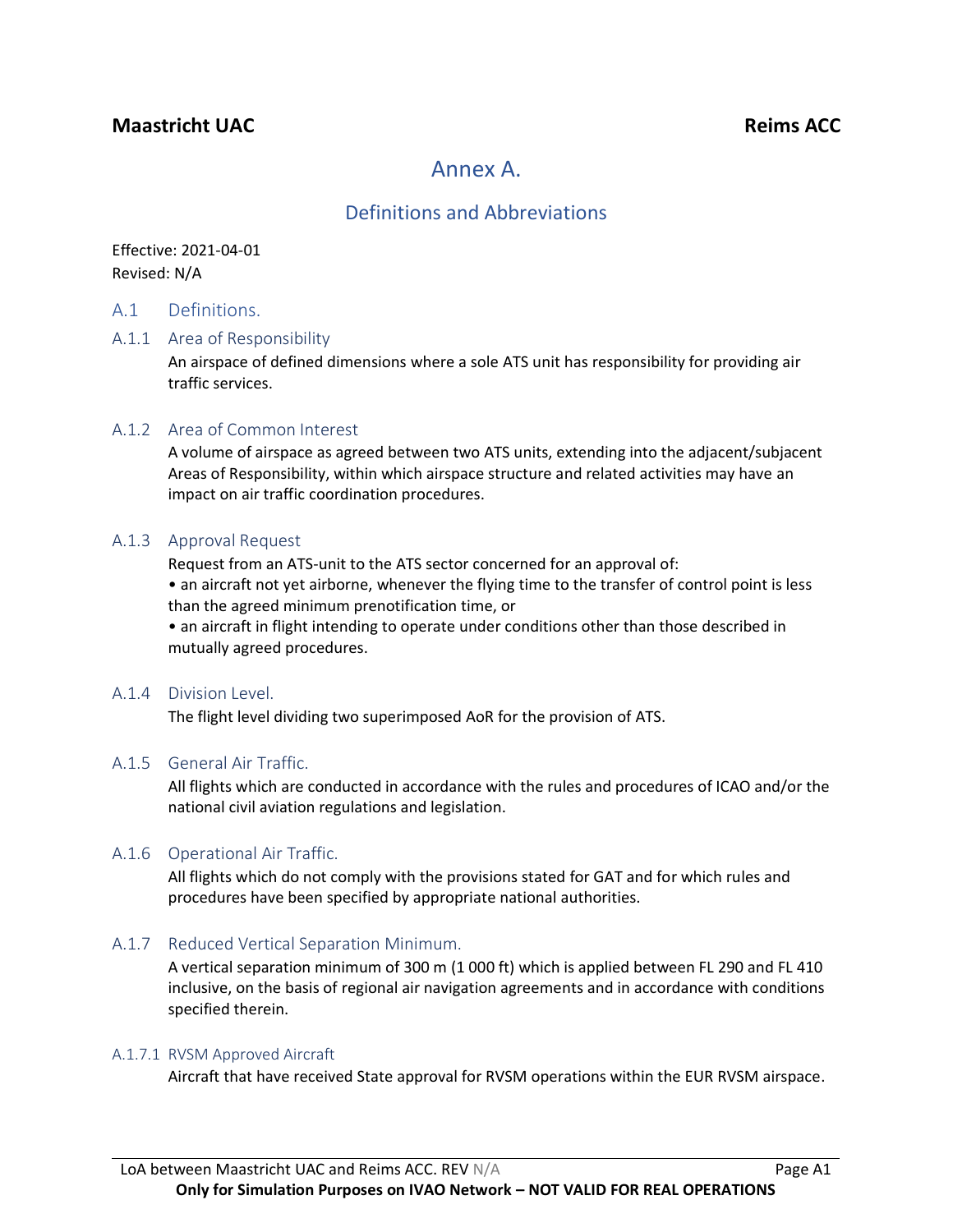#### A.1.8 Release

#### A.1.8.1 Release for Climb

An authorization for the accepting sector to climb (a) specific aircraft before the transfer of control.

Note: The transferring sector remains responsible within its Area of Responsibility for separation between the transferred aircraft and other aircraft unknown to the accepting unit, unless otherwise agreed.

#### A.1.8.2 Release for Descent

An authorization for the accepting sector to descend (a) specific aircraft before the transfer of control.

Note: The transferring sector remains responsible within its Area of Responsibility for separation between the transferred aircraft and other aircraft unknown to the accepting unit, unless otherwise agreed.

#### A.1.8.3 Release for Turn

An authorization for the accepting sector to turn (a) specific aircraft away from the current flight path by not more than 45 o before the transfer of control

Note: The transferring sector remains responsible within its Area of Responsibility for separation between the transferred aircraft and other aircraft unknown to the accepting unit, unless otherwise agreed.

#### A.1.9 State Aircraft

For the purposes of EUR RVSM, only aircraft used in military, customs or police services shall qualify as State aircraft.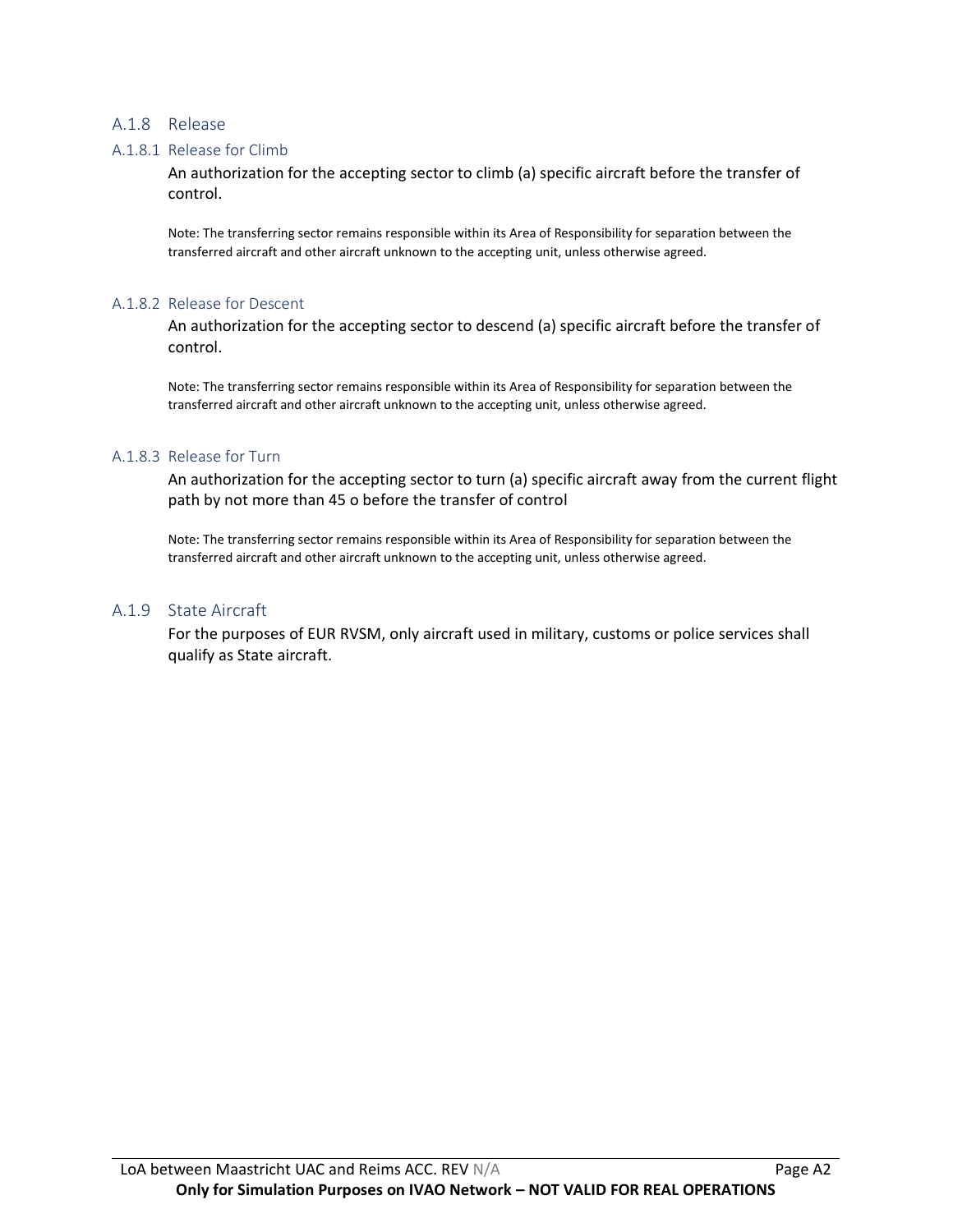# A.2 Abbreviations.

| <b>ACC</b>  | Area Control Center                          | <b>NM</b>         | <b>Nautical Mile</b>                      |
|-------------|----------------------------------------------|-------------------|-------------------------------------------|
| ACI*        | Area of Common Interest                      | <b>NM</b>         | <b>EUROCONTROL Network</b>                |
|             |                                              |                   | Management                                |
| <b>AIP</b>  | <b>Aeronautical Information Publication</b>  |                   |                                           |
| AoR*        | Area of Responsibility                       | OAT*              | <b>Operational Air Traffic</b>            |
| <b>APP</b>  | Approach Area / Approach ATS Unit            | OLDI <sup>*</sup> | On-line Data Interchange                  |
| <b>ATC</b>  | Air Traffic Control                          | <b>ORCAM</b>      | <b>Originating Region Code Assignment</b> |
|             |                                              |                   | Method                                    |
| <b>ATS</b>  | <b>Air Traffic Services</b>                  |                   |                                           |
| <b>ATZ</b>  | Air Traffic Zone                             | <b>RTF</b>        | Radio Telephony                           |
|             |                                              | <b>RVSM</b>       | <b>Reduced Vertical Separation</b>        |
|             |                                              |                   | Minimum                                   |
| <b>CBA</b>  | Cross-Border Area                            |                   |                                           |
| <b>CDR</b>  | <b>Conditional Route</b>                     | <b>SFC</b>        | Surface                                   |
| COP*        | <b>Coordination Point</b>                    | <b>SID</b>        | <b>Standard Instrument Departure</b>      |
| <b>CRC</b>  | <b>Control and Reporting Centre</b>          | <b>SSR</b>        | Secondary Surveillance Radar              |
| <b>CTA</b>  | Control Area                                 | <b>STAR</b>       | <b>Standard Instrument Arrival</b>        |
| <b>CTR</b>  | Control / Enroute ATS Unit                   |                   |                                           |
| <b>CTZ</b>  | Control Zone                                 | <b>TMA</b>        | <b>Terminal Maneuvering Area</b>          |
|             |                                              | <b>TRA</b>        | <b>Temporary Reserved Area</b>            |
| DFL*        | Division Flight Level                        | <b>TSA</b>        | <b>Temporary Segregated Area</b>          |
|             |                                              | <b>TWR</b>        | Aerodrome Control Tower                   |
| <b>ETO</b>  | <b>Estimated Time Over Significant Point</b> |                   |                                           |
| <b>EUR</b>  | European                                     | <b>UAC</b>        | <b>Upper Area Control Centre</b>          |
|             |                                              | UHF               | <b>Ultra High Frequency</b>               |
| <b>FIR</b>  | <b>Flight Information Region</b>             | <b>UIR</b>        | <b>Upper Flight Information Region</b>    |
| FLA*        | <b>Flight Level Allocation</b>               | <b>UNL</b>        | Unlimited                                 |
| <b>FIS</b>  | <b>Flight Information Services</b>           | <b>UTC</b>        | <b>Coordinated Universal Time</b>         |
| FL.         | Flight Level                                 |                   |                                           |
|             |                                              | <b>VCS</b>        | <b>Voice Communication System</b>         |
| GAT*        | <b>General Air Traffic</b>                   | <b>VFR</b>        | <b>Visual Flight Rules</b>                |
| <b>GND</b>  | Ground                                       | <b>VHF</b>        | Very High Frequency                       |
|             |                                              |                   |                                           |
| <b>ICAO</b> | International Civil Aviation Organization    |                   |                                           |
| <b>IFR</b>  | Instrument Flight Rules                      |                   |                                           |
|             |                                              |                   |                                           |
| <b>KHz</b>  | Kilohertz                                    |                   |                                           |
|             |                                              |                   |                                           |
| $LoA*$      | Letter of Agreement                          |                   |                                           |
|             |                                              |                   |                                           |
| <b>MHz</b>  | Megahertz                                    |                   |                                           |

Note: Abbreviations marked with an \* are non-ICAO abbreviations.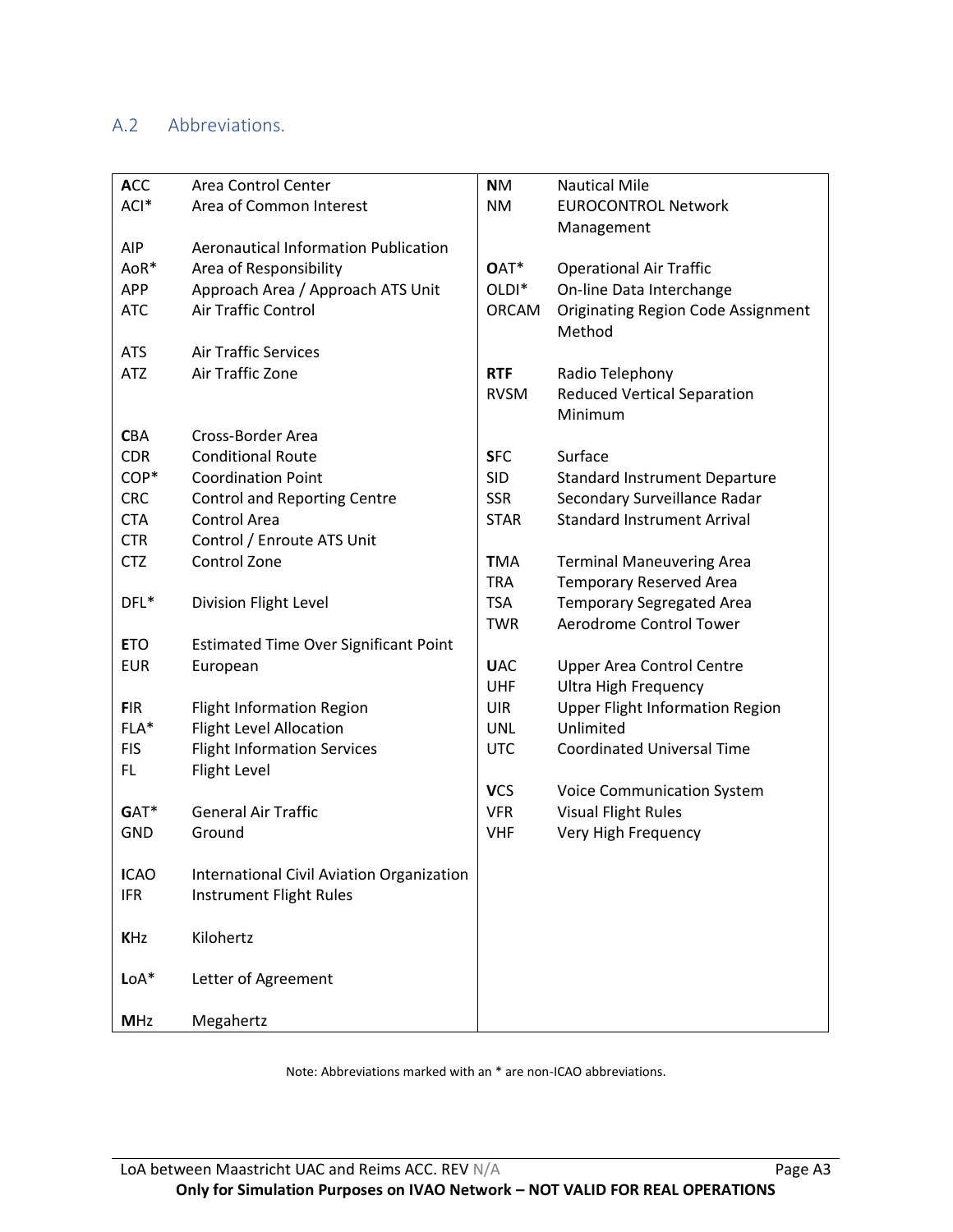# Annex B.

# Area of Common Interest

Effective: 2021-04-01 Revised: N/A

## B.1 Airspace Structure and Classification within the Area of Common Interest. The Airspace structure within the ACI is shown in Appendix of Annex B

B.1.1 BrusselsMaastricht UIR

| Area                       | <b>Vertical Limits</b> | Airspace<br>Classification |
|----------------------------|------------------------|----------------------------|
| Brussels UTA <sup>1)</sup> | FL 195 - FL 245        |                            |
| Brussels UTA <sup>2)</sup> | $FL 245 - FL 660$      |                            |

1) ATS provided by Brussels ACC

2) ATS provided by Maastricht UAC

## B.1.2 FranceReims FIR/UIR

| Area       | <b>Vertical Limits</b> | Airspace<br>Classification |
|------------|------------------------|----------------------------|
| Reims West | $FL 295 - FL 660$      |                            |
| Reims East | $SFC - FL 660$         |                            |
| Paris ACC  | $SFC$ – FL 295         |                            |

**In case Reims ACC sectors are not online or partly online, Paris ACC is responsible for traffic from SFC to FL 660 within his AoR.**

## B.2 Sectorisation within the Area of Common Interest

The Sectorisation within the ACI is shown in Appendix 1 of Annex B

- B.3 Special Areas within the Area of Common Interest
- B.3.1 Areas for Cross/Border Provision of ATS defined with other ATS Units within the ACI. Not applicable.
- B.4 Non-published Coordination Points within the Area of Common Interest. None.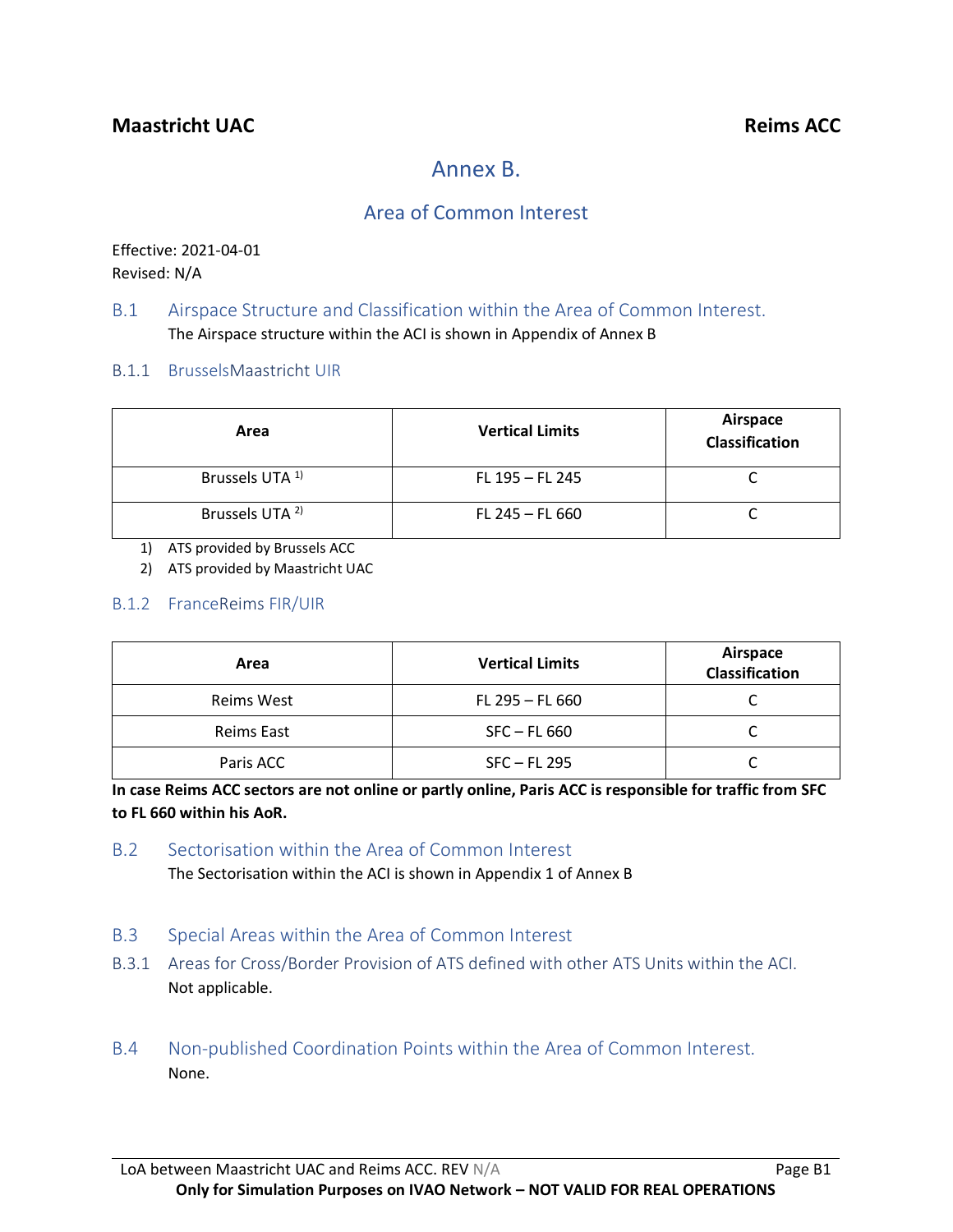# Appendix 1 of Annex B.

# **Maastricht UAC - Reims ACC Sectorization**

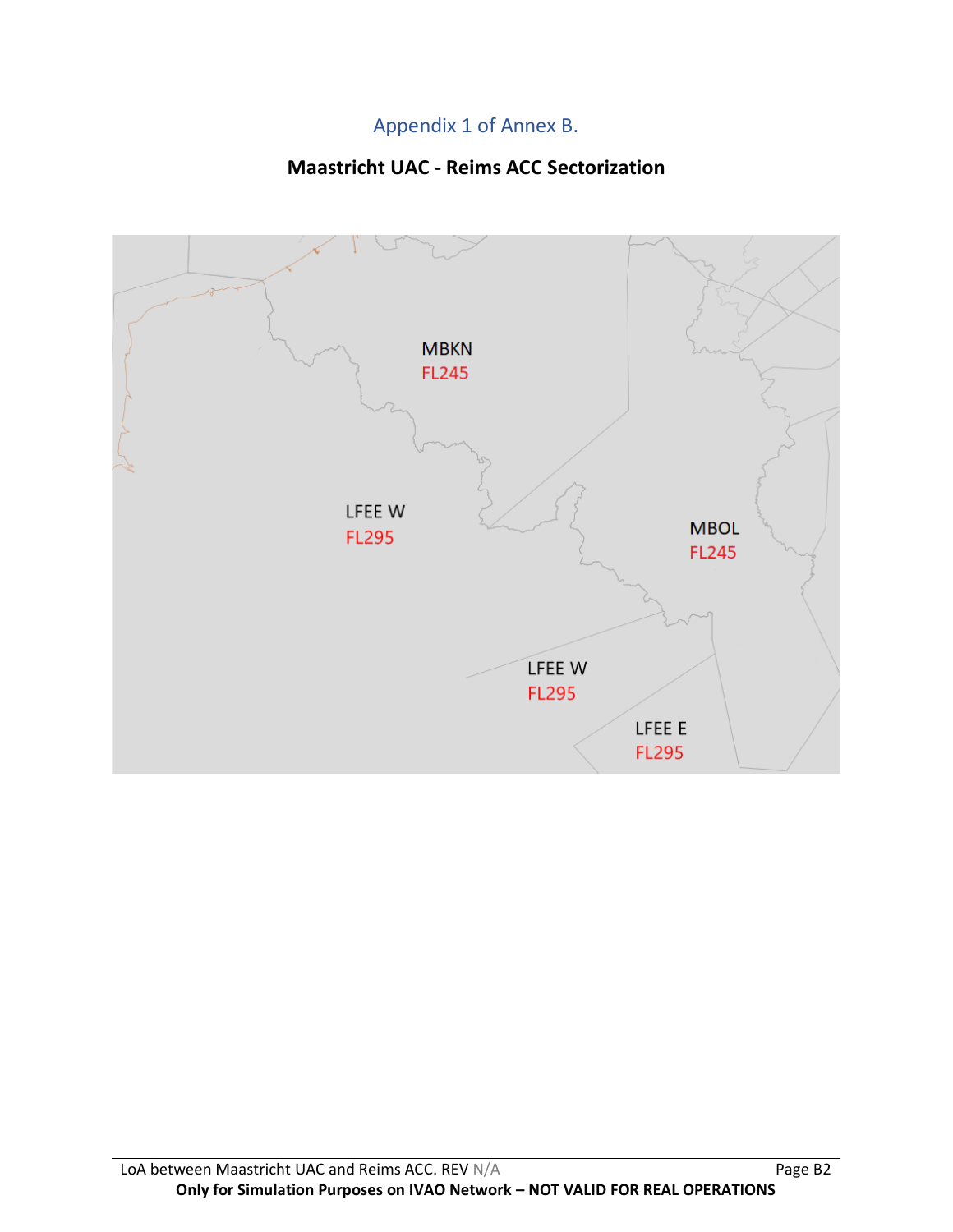# **Maastricht UAC Reims ACC**

# Annex C.

# Exchange of Flight Data

## Effective: 2021-04-01 Revised: N/A

C.1 General

## C.1.1 Basic Flight Plans

Basic Flight plan data should normally be available at both ATS Units.

### C.1.2 Current Flight Plan Data

Messages, including current flight plan data, shall be forwarded by the transferring ATS unit to the accepting ATS unit either by automatic data exchange or by private text to the appropriate sector/position.

#### C.1.3 Revisions

Any significant revisions to the flight data are to be transmitted to the accepting ATS Unit.

Changes to the coordinated levels within 5 minutes of the ETO for the transfer of control point are subject to an Approval Request.

### C.2 Means of Communications and their Use

### C.2.1 Verbal Coordination

Not applicable due to current software limitations.

### C.2.2 Written Communication

When required, communication can be performed by private text between the relevant sectors or using semi-automatic systems depending on software capability.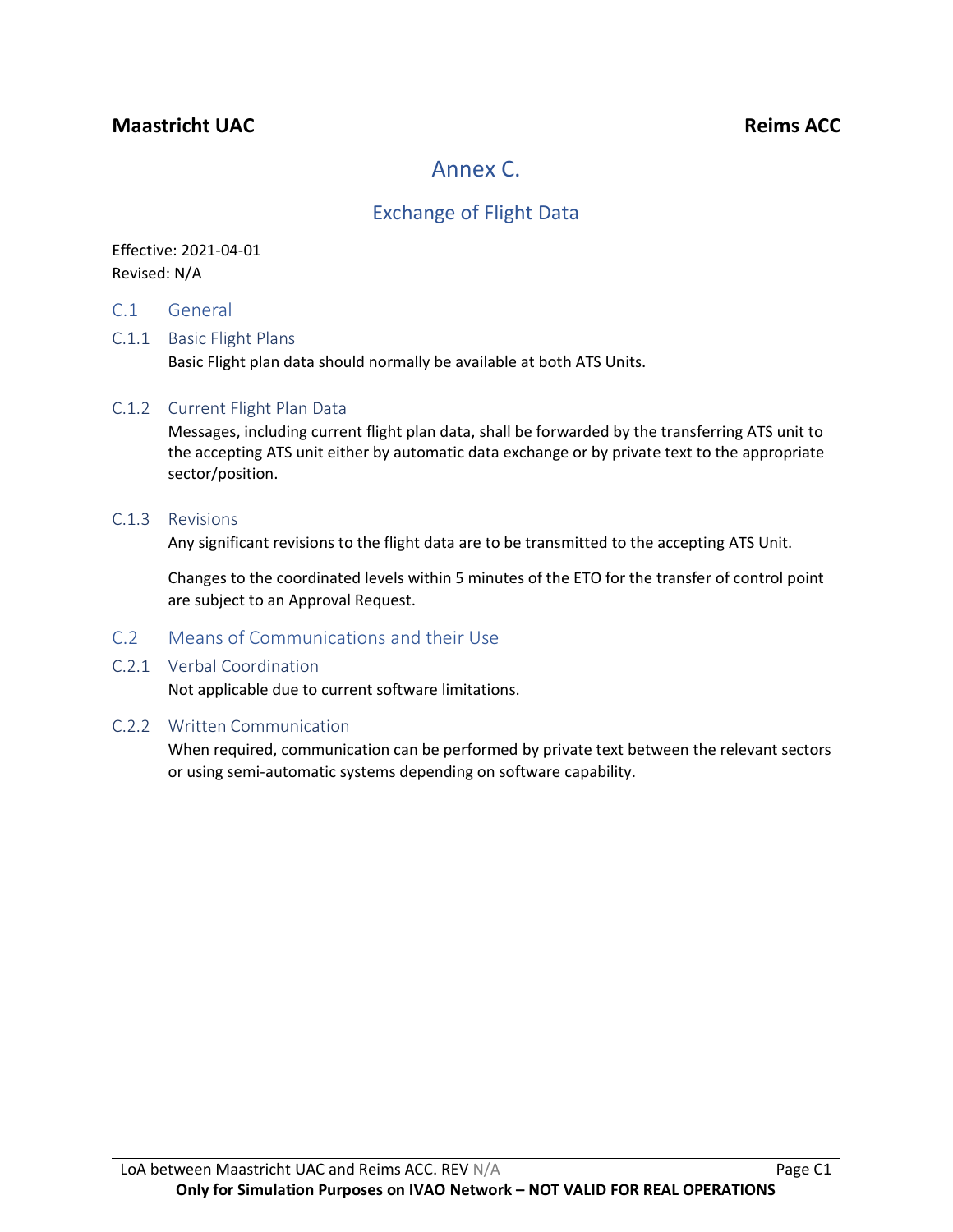# Annex D.

# Procedures for Coordination

Effective: 2021-04-01 Revised: N/A

- D.1 General Conditions for Acceptance of Flights
- D.1.1 Coordination of flights shall take place by reference to the COP for the relevant route and in accordance with the appropriate flight levels specified for the relevant route (see para D.2 and D.3).
- D.1.2 Flights shall be considered to be maintaining the coordinated level at the transfer of control point unless climb or descent conditions have been clearly stated by use of written coordination, except if otherwise described in paragraphs D.2 or D.3.
- D.1.3 If the accepting ATS Unit cannot accept a flight offered in accordance with the conditions specified above it shall clearly indicate its inability and specify the conditions under which the flight will be accepted.
- D.1.4 For any proposed deviation from the conditions specified in this Annex (e.g. COP, route or level) the transferring Unit shall initiate an Approval Request.
- D.1.5 The accepting ATS Unit shall not notify the transferring ATS Unit that it has established groundair communications with the transferred aircraft unless specifically requested to do so. The accepting Unit shall notify the transferring Unit in the event that communication with the aircraft is not established as expected.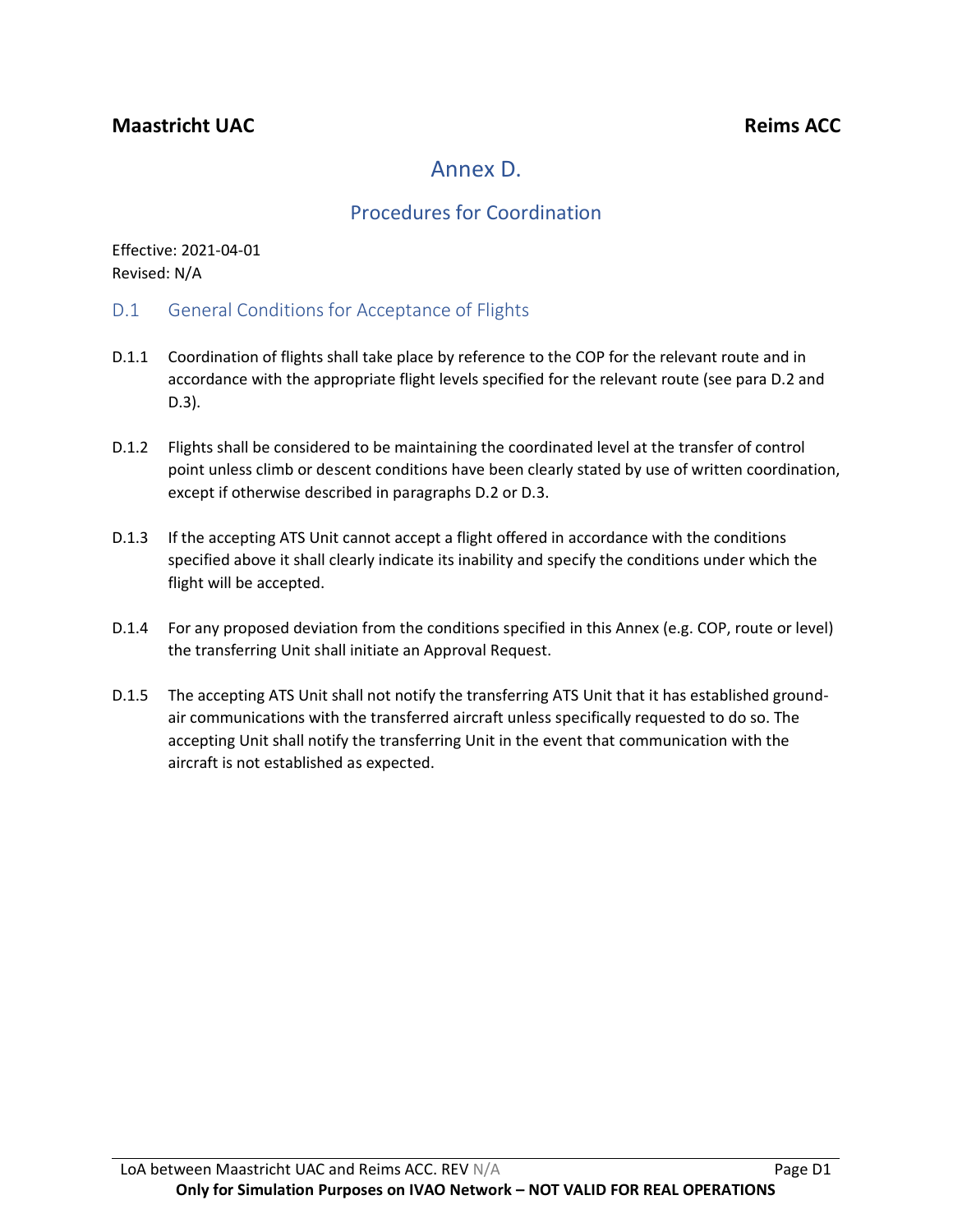# D.2 ATS Routes, Coordination Points and Flight Level Allocation

Available (ATS) routes, COPs to be used and flight allocation to be applied, unless otherwise described in paragraph D.3, are described in the tables below.

## D.2.1 Flights from Maastricht UAC to Reims ACC

| <b>ATS Route</b> | <b>COP</b>   | <b>Receiving Sector</b> | <b>FLA</b> | <b>Special Conditions</b> |
|------------------|--------------|-------------------------|------------|---------------------------|
| $(U)$ N872 /     |              |                         |            |                           |
| CIV-MEDIL / DCT  | <b>MEDIL</b> | EE_W                    |            |                           |
| <b>UN857</b>     | <b>RAPOR</b> |                         | Odd        |                           |
| <b>DCT</b>       | <b>FAMEN</b> |                         |            |                           |
| <b>UN852</b>     | <b>GTQ</b>   | $EE$ $E$                |            |                           |
| <b>UT27</b>      |              |                         |            |                           |

#### **Overflights**

**Arrivals**

| <b>Destination</b>  | <b>Routing</b>           | <b>COP</b> | <b>Receiving</b><br>Sector | <b>FLA</b>    | <b>Special</b><br><b>Conditions</b> |
|---------------------|--------------------------|------------|----------------------------|---------------|-------------------------------------|
| <b>LFSB</b>         | UN852 $/$<br><b>UT27</b> | <b>GTQ</b> | $EE$ $E$                   | FL 290        |                                     |
| LFLL TMA, Swiss FIR | UN852/<br><b>UT27</b>    | <b>GTQ</b> | $EE$ $E$                   | <b>FL 350</b> |                                     |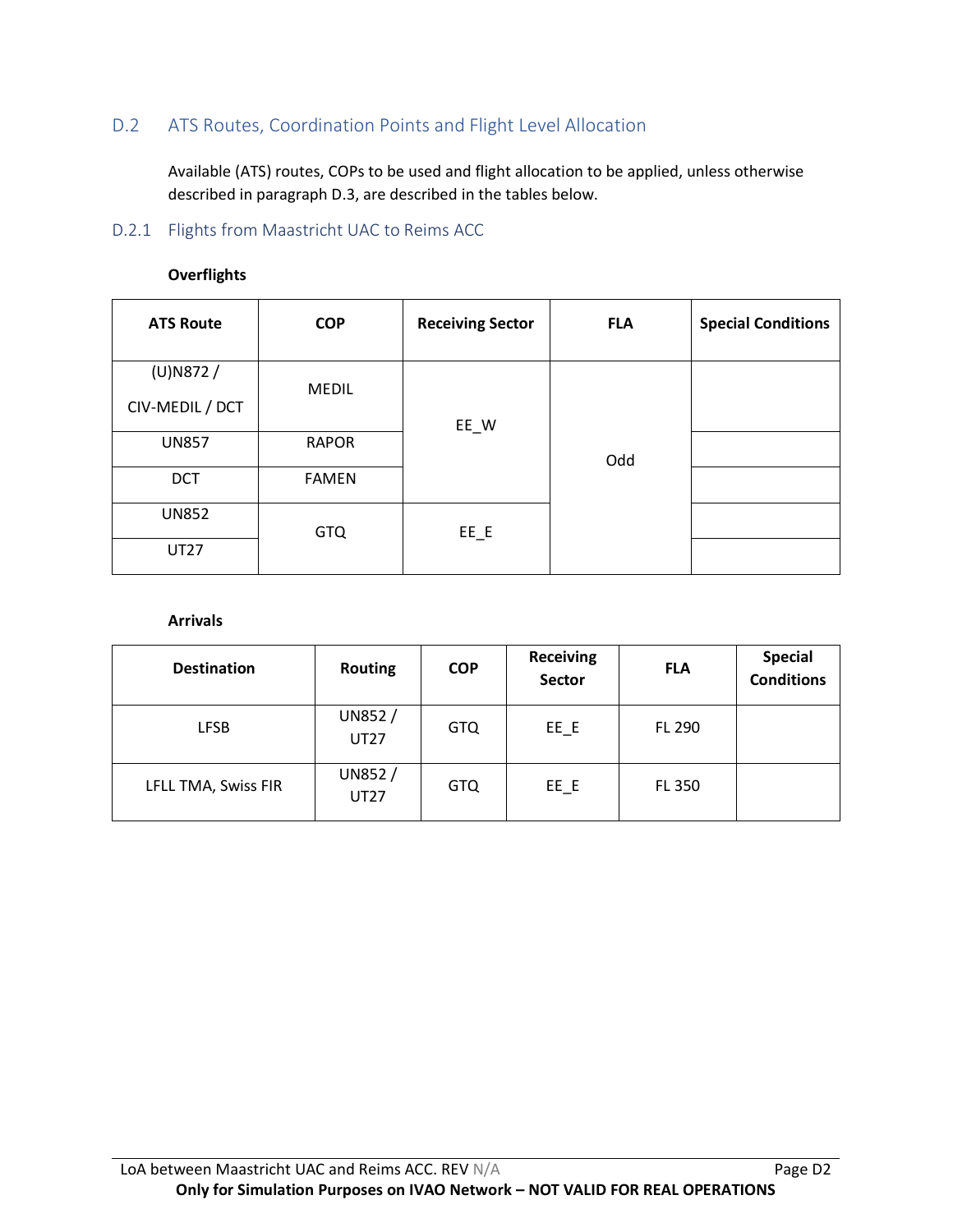# D.2.2 Flights from Reims ACC to Maastricht UAC

## **Overflights**

| <b>ATS Route</b> | <b>COP</b>   | <b>Receiving Sector</b> | <b>FLA</b> | <b>Special</b><br><b>Conditions</b> |
|------------------|--------------|-------------------------|------------|-------------------------------------|
| $(U)$ N873       | <b>VEKIN</b> | <b>BKN</b>              | Even       |                                     |
| <b>UM163</b>     | <b>VALEK</b> |                         |            |                                     |
| <b>UN858</b>     |              | <b>BOL</b>              | Odd        |                                     |
| <b>UM624</b>     | <b>JARNY</b> |                         | Even       |                                     |
| <b>UN853</b>     | SORAL        |                         |            |                                     |
| UY873            | <b>LUMIL</b> | <b>BKN</b>              | Even       |                                     |

#### **Arrivals**

| <b>Destination</b>                        | <b>Routing</b>       | <b>COP</b>   | <b>Receiving</b><br><b>Sector</b> | <b>FLA</b> | <b>Special</b><br><b>Conditions</b> |
|-------------------------------------------|----------------------|--------------|-----------------------------------|------------|-------------------------------------|
| Amsterdam FIR (except EHBK)               |                      |              | <b>BKN</b>                        | FL 300/320 |                                     |
|                                           | <b>UN853</b>         | SORAL        |                                   | FL 320/340 |                                     |
| Brussels FIR (except EBLG),<br>Langen FIR | <b>UM624</b>         | <b>JARNY</b> | <b>BOL</b>                        | FL320      |                                     |
|                                           | <b>DCT</b>           | <b>LIPNI</b> |                                   |            |                                     |
| Langen FIR except EDDK TMA                | UM163/<br>$(U)$ N858 | <b>VALEK</b> | <b>BOL</b>                        | FL 320     |                                     |
|                                           | <b>DCT</b>           | ARDEN        |                                   |            |                                     |
| <b>EDDK TMA</b>                           | UM163/<br>$(U)$ N858 | <b>VALEK</b> | <b>BOL</b>                        | FL 300     |                                     |
|                                           | <b>DCT</b>           | ARDEN        |                                   |            |                                     |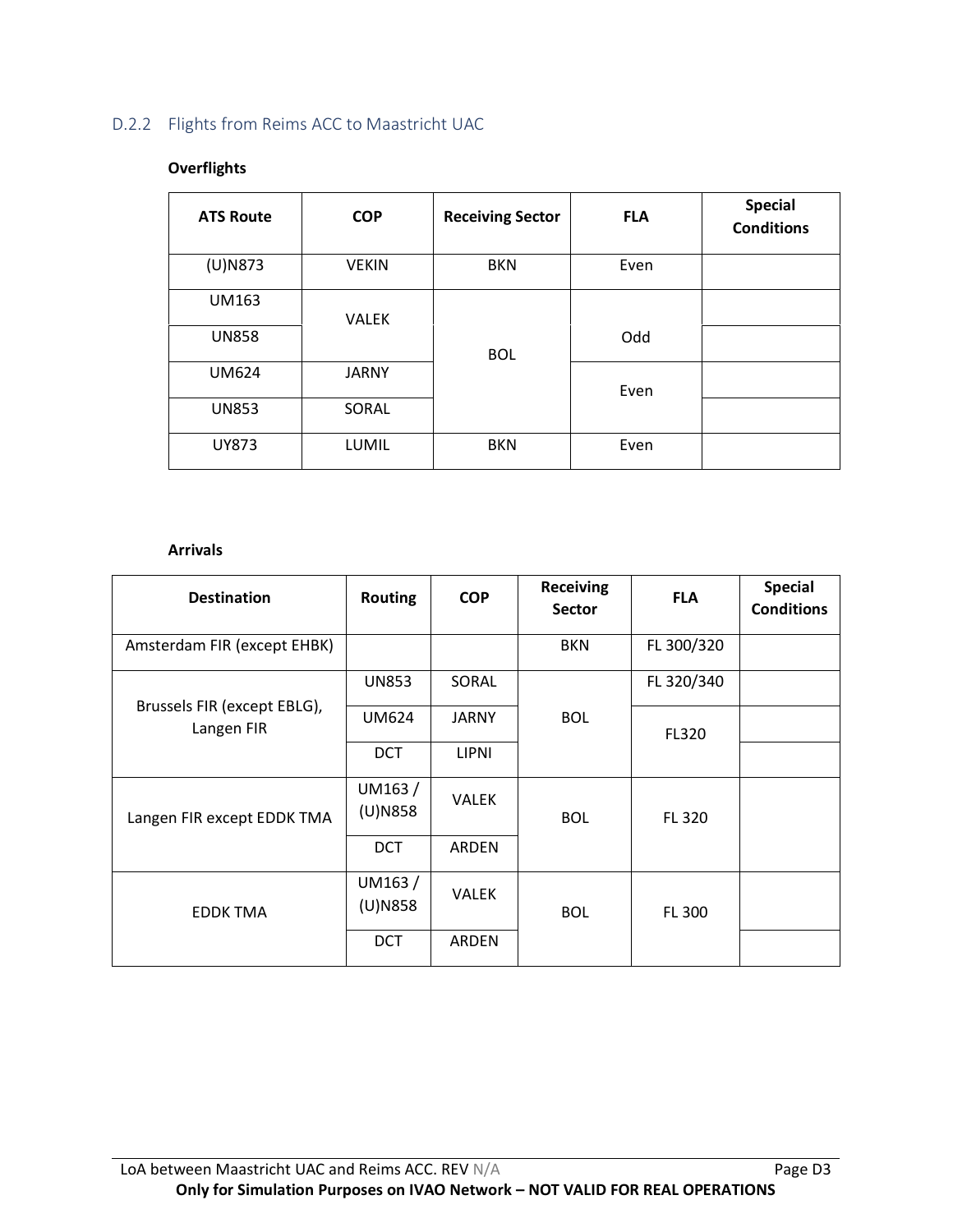## D.3 Special Procedures Not applicable.

# D.4 VFR Flights

Not applicable.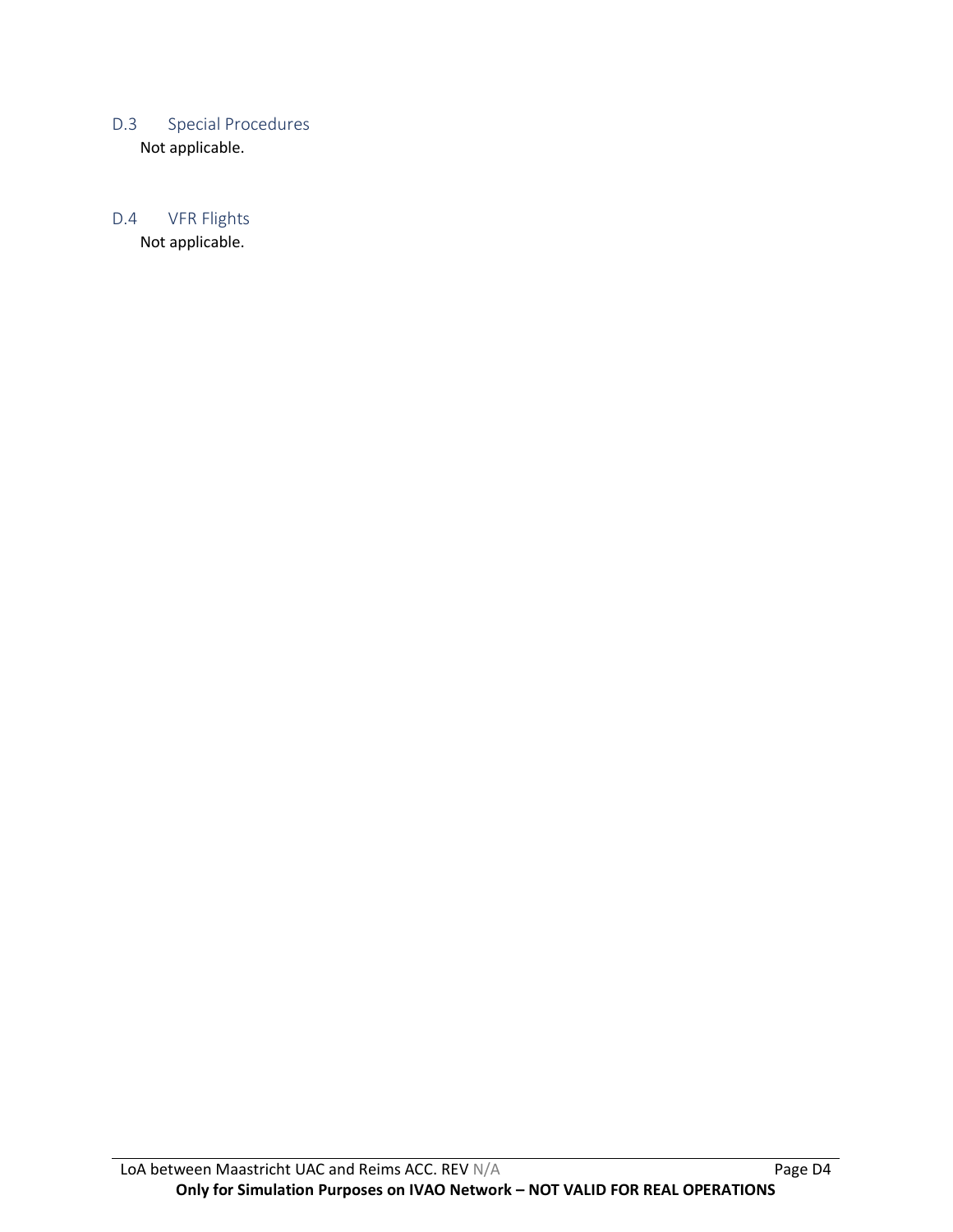# Annex E.

# Transfer of Control and Transfer of Communications

Effective: 2021-04-01 Revised: N/A

- E.1 Transfer of Control
- E.1.1 Transfer of control shall take place at the AoR boundary, unless otherwise specified in paragraph E.3.
- E.2 Transfer of Communication
- E.2.1 Transfer of communication shall take place not later than the transfer of control, unless otherwise coordinated. Transfer of CPDLC shall commence concurrently with transfer of voice communications.
- E.2.2 Frequency allocation and sector arrangement of Maastricht UAC
- E.2.2.1 Maastricht UAC Sectors

| <b>Receiving Sector</b> | <b>Vertical Limits</b> | VHF         |
|-------------------------|------------------------|-------------|
| <b>BKN</b>              | FL 245 – FL 660        | 132.755 MHz |
| BOL                     | FL 245 – FL 660        | 125.980 MHz |

## E.2.3 Frequency allocation and sector arrangement of Reims ACC

## E.2.3.1 Reims ACC Sectors

| <b>Receiving Sector</b> | <b>Vertical Limits</b> | VHF         |
|-------------------------|------------------------|-------------|
| EE W                    | $FL 295 - UNL$         | 135.505 MHz |
| FF F                    | $SFC - UNL$            | 127.555 MHz |

E.3 Specific Points for Transfer of Control and Transfer of Communications Not applicable.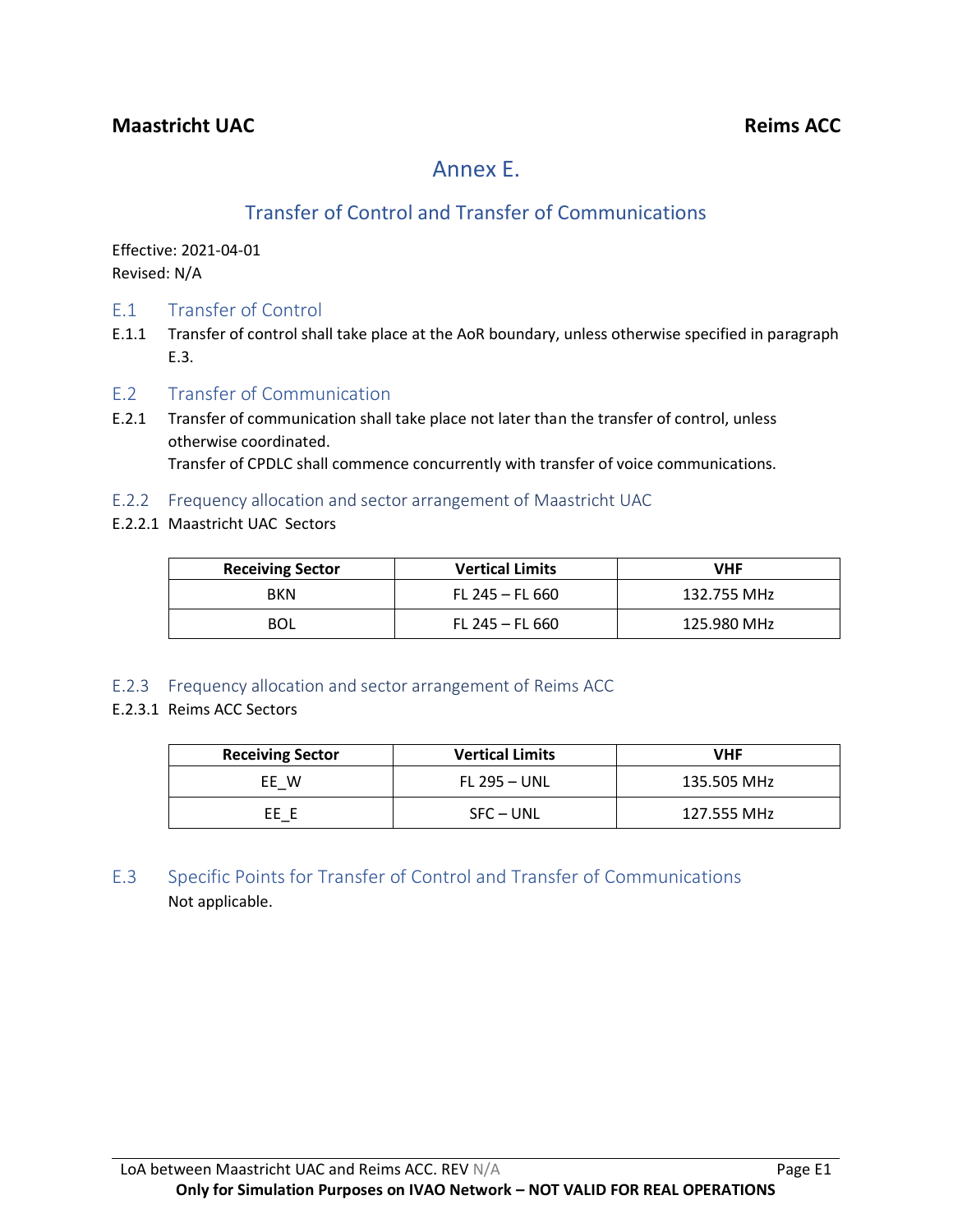# Annex F.

# ATS Surveillance Based Coordination Procedures

Effective: 2021-04-01 Revised: N/A

## F.1 General

- F.1.1 Transfer of identification and transfer of control between Maastricht UAC and Reims ACC will be subject to the serviceability of the respective surveillance systems.
- F.1.2 In case of any doubt about the identity of an aircraft, nothing in the provisions of this Annex, prevents the use of other methods for the identification of an aircraft.

# F.2 Transfer of Aircraft Identification

- F.2.1 Transfer of aircraft identification between Maastricht UAC and Reims ACC is normally performed by:
	- notification of A1000, indicating that the Mode S aircraft identification feature transmitted by the transponder has been verified; or
	- if the aircraft identification is not correct or has not been verified, or if the aircraft is not Mode S equipped: by notification of the aircraft discrete SSR code.
- F.2.2 When discrete SSR codes are used for transfer of identification, they shall be assigned in accordance with ORCAM.
- F.2.3 Any change of SSR code by the accepting ATS Unit may only take place after the transfer of control point.
- F.2.4 The accepting ATS Unit shall be notified of any observed irregularity in the operation of SSR transponders or ADS-B transmitters.
- F.2.5 In the event that the accepting ATS unit is unable to process code A1000, it shall immediately advise the transferring ATS unit. Thereafter, unless otherwise coordinated, the transferring ATS unit shall change relevant instances of A1000 to a discrete SSR code determined in accordance with ORCAM.

## F.3 Transfer of Control

- F.3.1 Radar Separation minimum shall be **5** NM.
- F.3.2 A minimum distance of **2.5** NM to the boundary line of responsibility shall be observed when vectoring aircraft, except when a transfer of radar control has previously been coordinated.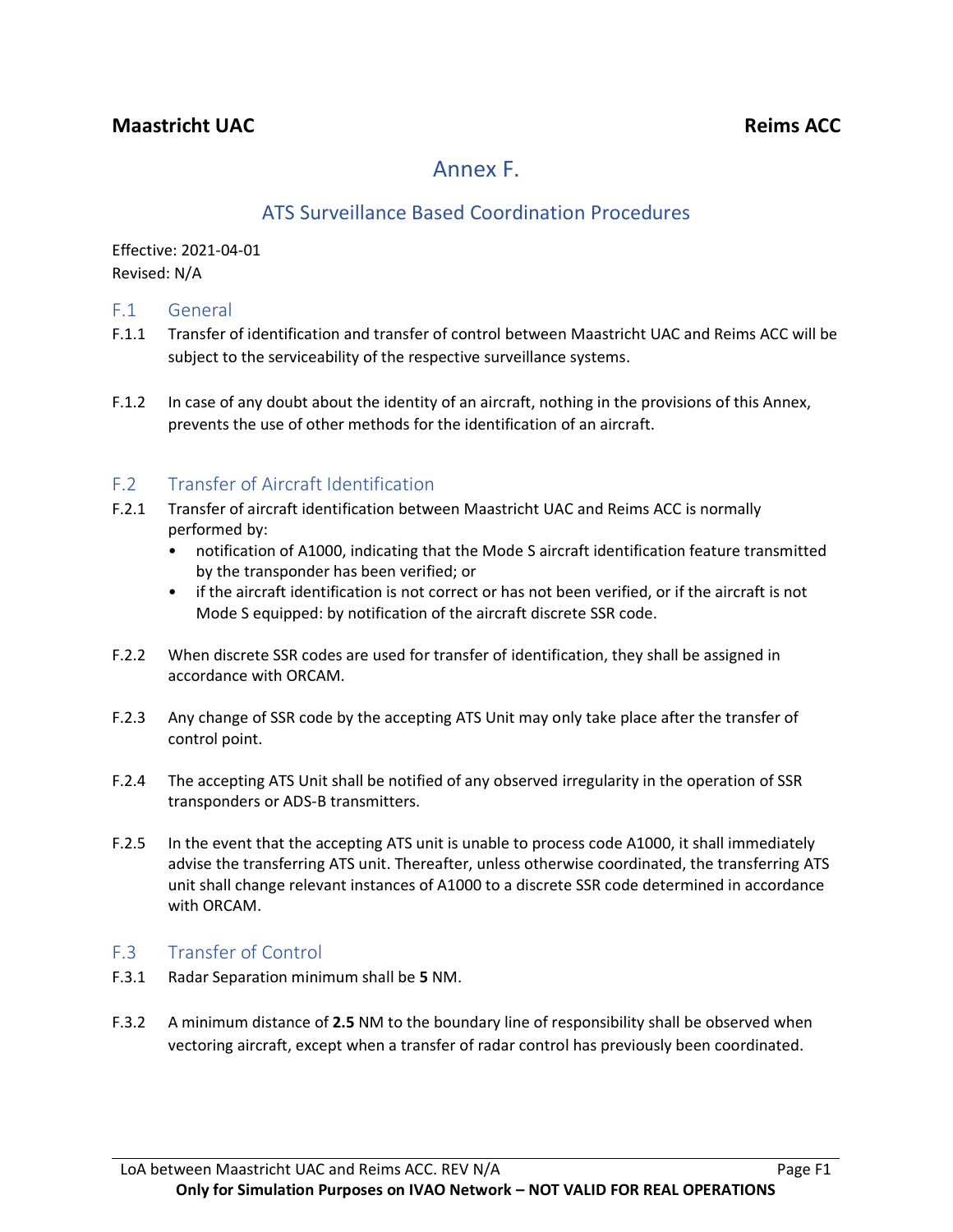## F.3.3 Transfer of Control without systematic use of direct communication (Silent Transfer of Control)

Transfer of control may be effected without systematic use of bi-directional speech facilities provided the minimum distance between successive aircraft about to be transferred is **10** NM and constant or increasing.

F.3.3.1 The transferring controller shall inform the accepting controller of any level, speed or vectoring instructions given to aircraft prior to its transfer and which modify its anticipated flight progress at the point of transfer.

Note: When using Mach-number speed control, pilots concerned shall be instructed to report their assigned machnumber to the accepting ATS Unit upon initial contact.

F.3.3.2 The accepting controller may terminate the silent transfer of control at any time, normally with an advance notice of **10** minutes.

## F.3.4 Transfer of Control with use of direct communication

Transfer of control may be effected with the use of bi-directional speech facilities, provided the minimum distance between the aircraft does not reduce to less than **5** NM, and:

• identification has been transferred to or has been established directly by the accepting controller;

• the accepting controller is informed of any level, speed or vectoring instructions applicable to the aircraft at the point of transfer;

• communication with the aircraft is retained by the transferring controller until the accepting controller has agreed to assume responsibility for providing ATS surveillance service to the aircraft. Thereafter, the aircraft should be instructed to change over to the appropriate frequency and from that point is the responsibility of the accepting controller.